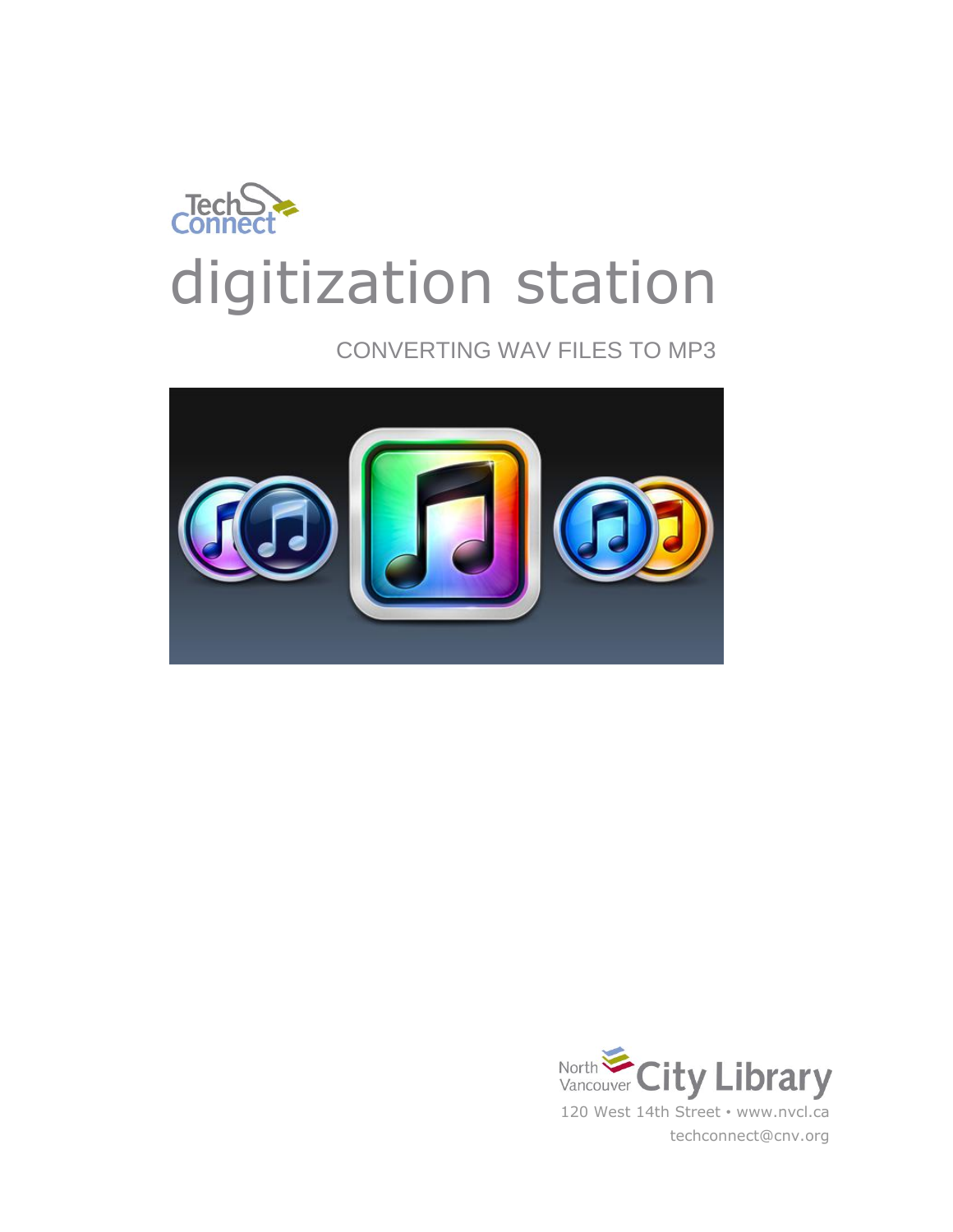#### North Vancouver City Library 2

# **CONVERTING WAV FILES TO MP3**

#### **With iTunes**

The EZ Tape Converter software digitizes Cassette Tapes in .wav file by default – these are high quality files and can be played on almost any media player or device, but they can be very large in size. So, if you need smaller-sized files, you can use iTunes to convert the .wav files into .mp3 format.

Important Copyright Note: by using the Digitization Station you are confirming that you are the copyright holder for all media and content that you digitize. You also agree that North Vancouver City Library will take no responsibility for any copyright violations you may incur as a result of using the station, its equipment and/or software.

### **PART I: SET-UP**

- 1. **Open iTunes**; you can find it on the Desktop in the "Audio" Section.
- 2. In iTunes, click **File**, and choose **Add File to Library**.

3. Find the place on the computer that has your **.wav** files in it – they will likely be on the **Desktop** or in the **Music** library.

You can either add the files to iTunes one at a time, or select multiple files by **clicking the checkboxes next to the file names**. (or hold the SHIFT button, and click each file name).

The files you have selected will be highlighted in blue. Click **Open.**







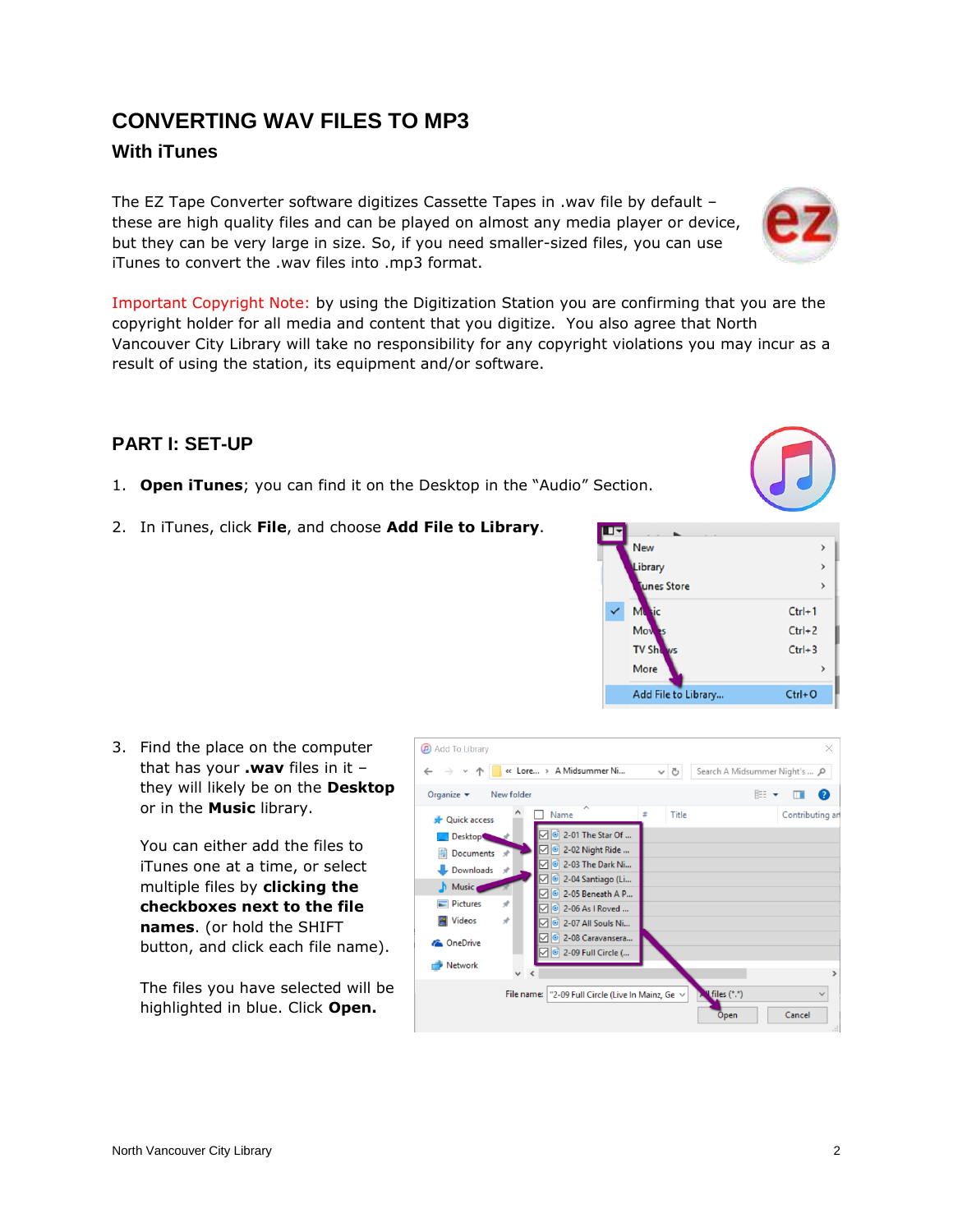4. iTunes will bring open the files. Click on the album (it may just say "Unknown Album") to view the .wav files.



# **PART II: CONVERTING TO MP3**

1. To create mp3 copies of each track in the album, **right-click** on the album cover, and choose "**Create mp3 version**."



2. iTunes will begin adding a new mp3 version for each song on the album – you'll see them appear next to the original album in iTunes:



3. Once it has finished, you can **close iTunes**.